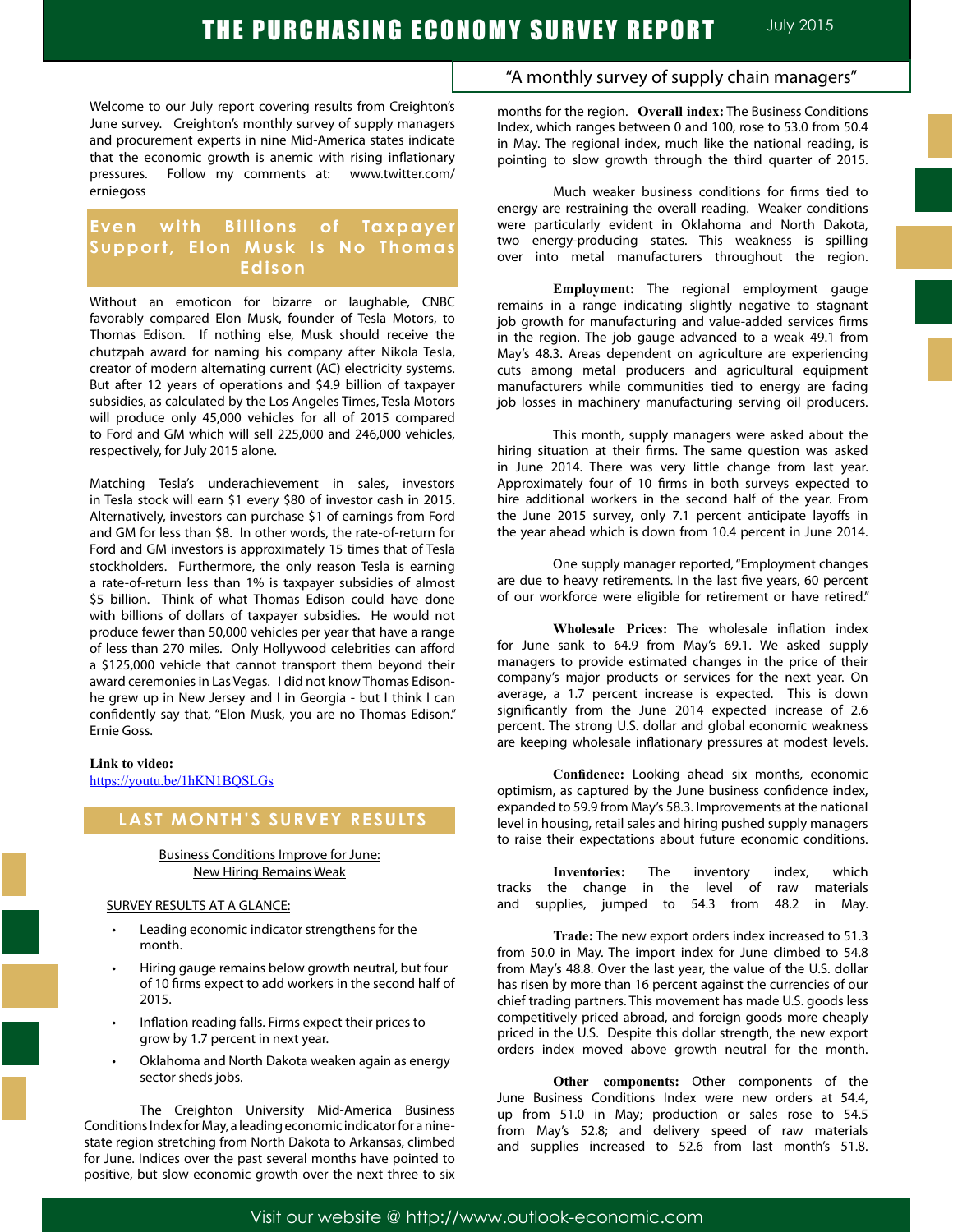### "A monthly survey of supply chain managers"

## "A monthly survey of supply chain managers"

# THE PURCHASING ECONOMY SURVEY REPORT JULY 2015

The Creighton Economic Forecasting Group has conducted the monthly survey of supply managers in nine states since 1994 to produce leading economic indicators of the Mid-America economy. States included in the survey are Arkansas, Iowa, Kansas, Minnesota, Missouri, Nebraska, North Dakota, Oklahoma and South Dakota.

The forecasting group's overall index, referred to as the Business Conditions Index, ranges between 0 and 100. An index greater than 50 indicates an expansionary economy over the course of the next three to six months. The Business Conditions Index is a mathematical average of indices for new orders, production or sales, employment, inventories and delivery lead time. This is the same methodology used by the National Institute for Supply Management, formerly the Purchasing Management Association, since 1931.

### **MID-AMERICA STATES**

#### ARKANSAS

The June overall index, or leading economic indicator for Arkansas, climbed to 50.4 from May's 49.8. Components of the index from the monthly survey of supply managers were new orders at 51.6, production or sales at 51.9, delivery lead time at 50.0, inventories at 51.6, and employment at 48.2. Durable and nondurable producers in the state report soft but positive growth in business activity for the month.

#### IOWA

Iowa's Business Conditions Index jumped to 52.5 from 50.4 in May. Components of the index were new orders at 53.9, production or sales at 53.9, delivery lead time at 52.1, employment at 50.1, and inventories at 53.8. Growth among nondurable manufacturers in the state, including food processors, more than offset weaker conditions among durable manufacturers. Metal producers and agricultural equipment manufacturers in the state continue to suffer pullbacks in business activity.

#### KANSAS

The Kansas Business Conditions Index for June expanded to 50.1 from May's 49.7. Components of the leading economic indicator from the monthly survey of supply managers were new orders at 51.4, production or sales at 51.6, delivery lead time at 49.8, employment at 47.9, and inventories at 51.4. Both durable and nondurable goods manufacturers in the state are facing weak but slightly positive economic prospects. Transportation equipment manufacturers and food processors are growing but at a snail's pace.

#### MINNESOTA

The Minnesota Business Conditions Index rose to 54.3 from 51.1 in May. Components of the index from the June survey of supply managers were new orders at 55.9, production or sales at 55.7, delivery lead time at 54.0, inventories at 55.7, and employment at 51.8. Growth was reported across a broad range of Minnesota firms for the month. Durable goods manufacturers, including electronic component producers and metal manufacturers, joined nondurable goods producers, such as food processers, in reporting solid upturns in business activity for the month. This means economic growth for Minnesota will be higher than the rest of the region and the nation into the fourth quarter of this year.

### MISSOURI

The June Business Conditions Index for Missouri sank to 50.1 from 50.7 in May. Components of the index from the survey of supply managers were new orders at 48.9, production or sales at 51.5, delivery lead time at 49.8, inventories at 51.4, and

- U.S. payroll employment expanded by 223,000 in June.
- • Investors are being replaced by family buyers of homes. Approximately 24.6% of single family home buyers were all-cash purchases in May down from 30.4% a year earlier.
- U.S. home prices rose 4.2% in April from one year earlier according to the Case-Shiller home price index.

employment at 50.3. Durable goods manufacturers, including vehicle producers and machinery manufacturers, reported much stronger growth for the month. However, much of this growth was offset by weaker business conditions among nondurable goods manufacturers, such as food processors in the state. Even so, growth will be slow but positive into the fourth quarter of this year.

#### NEBRASKA

For the 19th straight month, Nebraska's Business Conditions Index remained above growth neutral at 51.3, up from May's 51.1. Components of the index were new orders at 52.7, production or sales at 52.8, delivery lead time at 51.0, inventories at 52.6, and employment at 49.1. The state's durable goods producers, including agricultural equipment manufacturers, experienced pullbacks in economic activity for the month. This pullback was offset by more positive growth for nondurable manufacturers. However, food processors in the state detailed weaker business conditions for the month.

#### NORTH DAKOTA

North Dakota's leading economic indicator for June remained below growth neutral 50.0. The Business Conditions Index fell to a regional low of 44.0 from May's 46.8, also a regional low. Components of the overall index from the monthly survey of supply managers were new orders at 45.2, production or sales at 45.3, delivery lead time at 43.7, employment at 42.3, and inventories at 45.1. With the state's two most significant industries, energy and agriculture, experiencing pullbacks in economic activity, it is surprising that we are just now seeing North Dakota's readings below growth neutral. I expect the overall state economic growth to be negative for the third quarter of this year with job losses especially for firms tied to agriculture and energy.

| Follow Goss on twitter at http://twitter.com/erniegoss  |
|---------------------------------------------------------|
| For historical data and forecasts visit our website at: |
| http://www2.creighton.edu/business/economicoutlook/     |
| www.ernestgoss.com                                      |
|                                                         |

#### OKLAHOMA

The Business Conditions Index for Oklahoma slumped below growth neutral for a second straight month, falling to 46.9 from 47.0 in May. Components of the June survey of supply managers were new orders at 48.2, production or sales at 48.3, delivery lead time at 46.6, inventories at 48.1, and employment at 45.0. The state is now experiencing the expected negative fallout from weaker economic conditions in the energy sector. Metal producers in the state linked to energy are also experiencing job losses and pullbacks in economic activity. Nondurable goods producers, such as food producers, are also detailing negative numbers for the last several months.

#### SOUTH DAKOTA

After moving below growth neutral in November of 2012, South Dakota's leading economic indicator has been above growth neutral 50.0 each month since. The Business Conditions Index, from a monthly survey of supply managers, climbed to a regional high of 56.2 from May's 54.1. Components of the overall index for June were new orders at 57.8, production or sales at 57.8, delivery lead time at 55.9, inventories at 57.7, and employment at 53.6. Both durable and nondurable goods producers and service providers are expanding at a solid pace. Our surveys indicate that healthy growth in the state will continue into the fourth quarter of this year.

### **THE BULLISH NEWS**

### **THE BEARISH NEWS**

- • In June, the U.S. unemployment rate declined to 5.3% but it fell due to 432,000 discouraged unemployed workers abandoning their job search efforts and leaving the workforce.
- • U.S. job gains for April and May of this year were revised downward by 60,000.
- • The consumer price index climbed 0.4% last month, the largest such increase since February 2013. It is looking more and more like a Federal Reserve rate hike in September of this year.

### **WHAT TO WATCH**

- • **GDP**: On July 30, the U.S. BEA will release the preliminary reading for quarter two growth. Any annualized inflation adjusted reading below 2% will be a big disappointment and will be bullish for bond prices (pushing interest rates lower and bond prices higher).
- • **PMIs:** On August 3, the first business day of August, Creighton and the National Institute for Supply Management will release regional and national PMIs for July. After expanding for June, declines would be bearish for U.S. stocks.
- • **Consumer price index:** On July 22, the U.S. Bureau of Labor Statistics (BLS) will release the CPI for June. Another healthy expansion (e.g. above 0.3%) will "seal the deal" for a Federal Reserve rate hike at their September meetings.

#### FROM GOSS:

ľ





 • I expect Greece to leave the 19-nation Eurozone by the end of the year. Three years ago, I predicted that Greece would leave the Eurozone. Was I early or wrong? You be the judge.

- • I expect a bit higher inflation readings will push the Federal Reserve to raise its short term interest rates in September of this year.
- • I expect Short term interest rates will begin to rise even as long-term interest rates remain low.

### OTHER REPORTS:

 • "Is Your Supply Chain Exposed to Currency Exchange Volatility," Architects of global supply chains, traditionally, have focused on strategies that were hypothesized on economies of scale and availability of low cost labor in countries like Brazil, Russia, India and China. But, lately, the surge in demand for improved service, the aggressive competition and the recognition of global uncertainty – uncertainty stimulated by changing labor conditions, extremely volatile oil prices, natural disasters and a spate of other geo-political factors – have made everyone rethink their manufacturing and distribution strategies. Leading global supply chains are being redesigned for not only scalability, but also for flexibility, as we described in leveraging your supply chain as a hedge against uncertainty. A very important part of this redesign process is sensitivity analysis, i.e., testing your network for robustness against controllable as well as uncontrollable factors.

### **Goss Eggs (Recent Dumb Economic Moves)**

- • This month's prize goes to Greek Prime Minister Alexis Tsipras for recommending that Greek voters reject a referendum that called for cuts to Greek pension plans and higher value-added taxes to avoid debt default. Greek elected officials, much like their U.S. counterparts, continue to believe that they can spend more, tax less and someone else will pay the bills. If you are a gambler, bet on the austere Merkel and against the gaggle of Hollande, Krugman, and Stiglitz.
- Survey results for July will be released on the first business day of next month, Aug. 3.